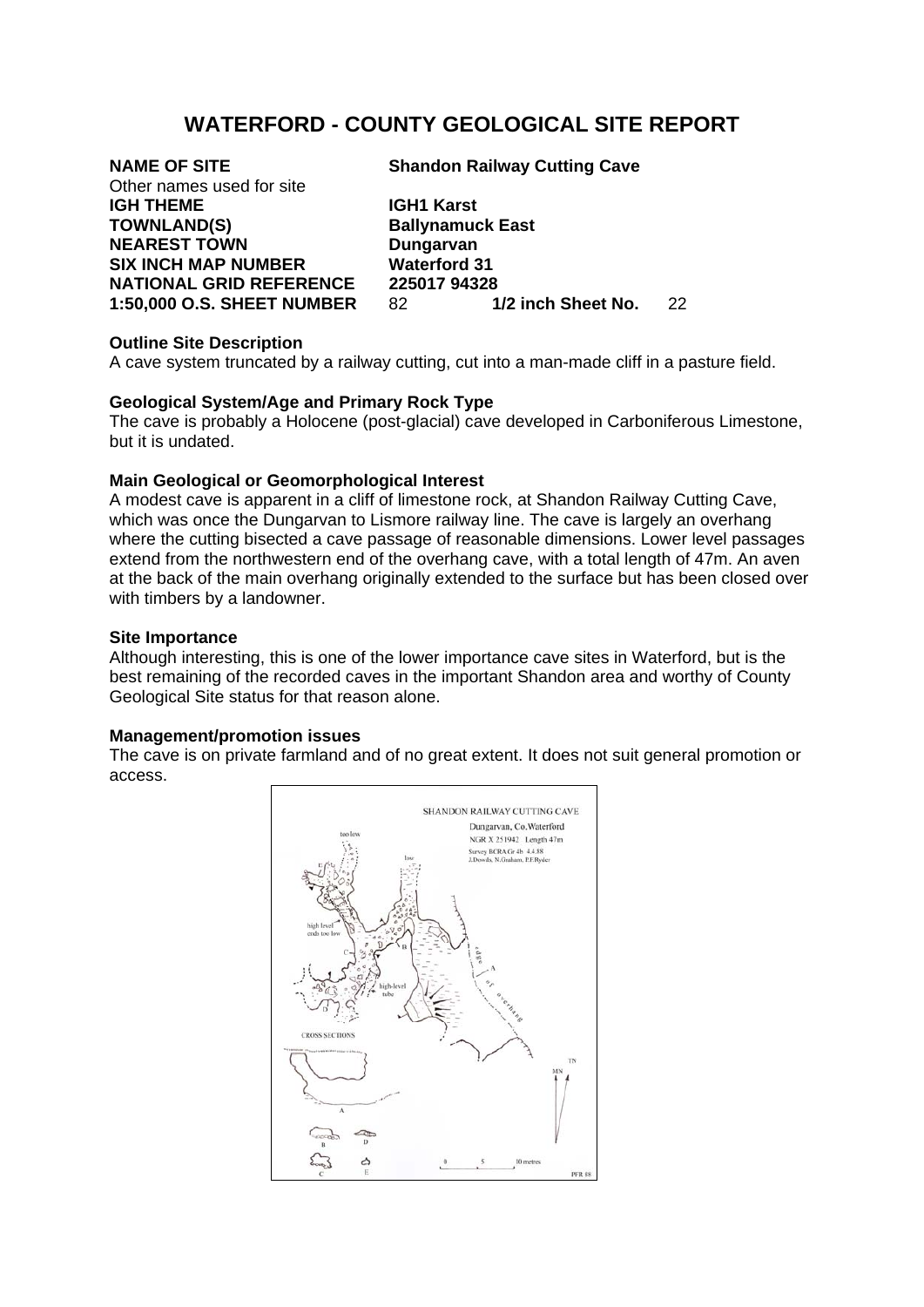

Shandon Railway Cutting Cave, viewed from the southeast.



Calcite flowstone on wall of cave exposed in back of the cave overhang.